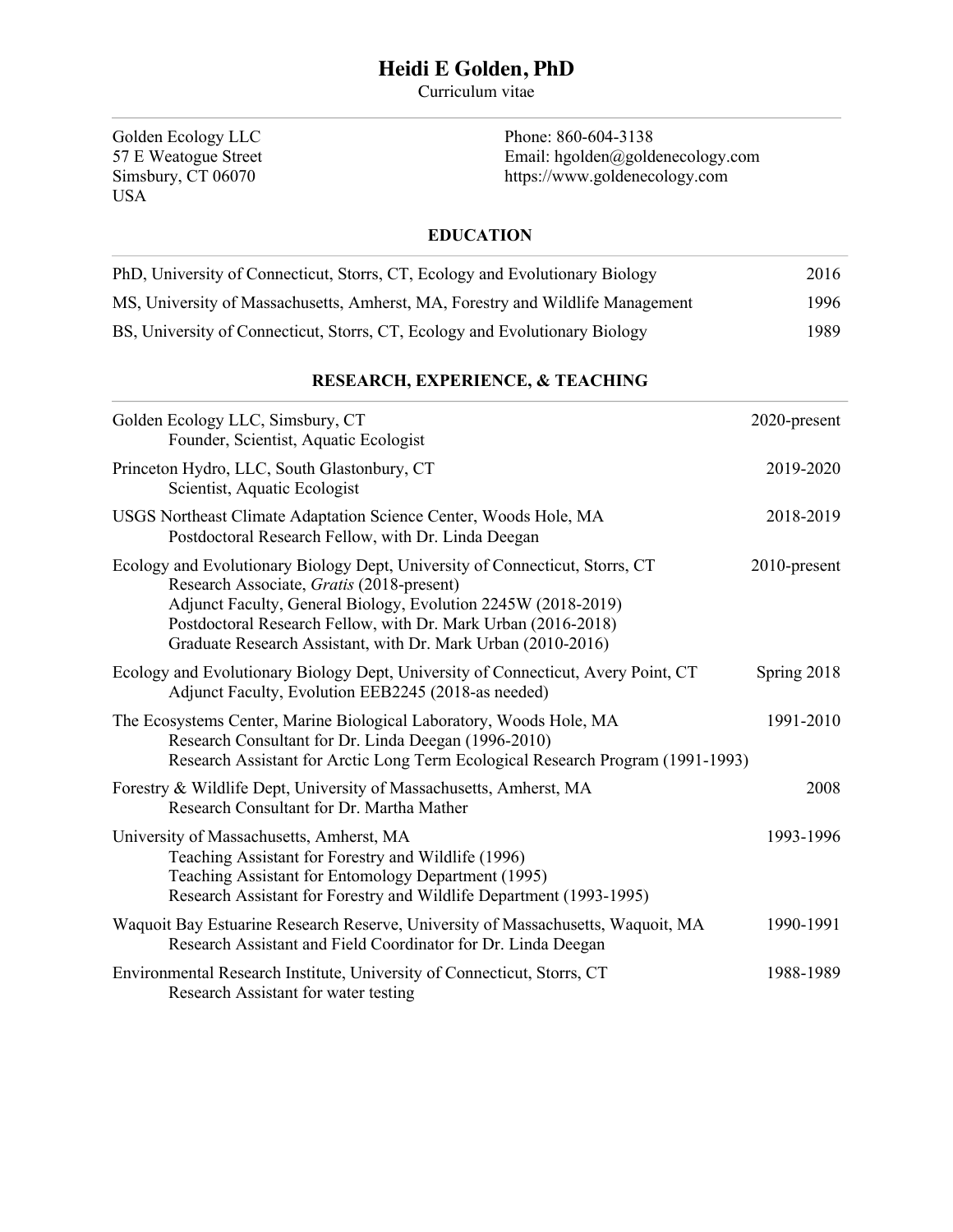#### **PUBLICATIONS**

- Golden HE, Urban MC, and Deegan LA (in prep) Local adaptation in Arctic fish portends climate change winners and losers. *Ecology*.
- Deegan LA, MacKenzie, CJA, Golden HE, Urban MC, Peterson B (in prep) Arctic grayling migration provides key trophic subsidy to top predators in Arctic lakes. Ecological Monographs**.** Expected publication 2022.
- De Carle DB, Gajda L, Bielecki A, Cios S, Cichocka JM, Golden HE, Gryska AD, Sokolov S, Shedko MB, Knudsen R, Utevsky S, Swiatek P, and Tessler M. (final revisions: 2022). Recent evolution of Arctic leech relatives: systematics of Acanthobdellida. Zoological Journal of the Linnean Society.  $XX:1-20.$
- Evans A, Zimova M, Giery S, Golden H, Pastore A, Nadeau C, Urban M. (2022) An Eco-evolutionary Perspective on the Humpty-Dumpty Effect and Community Restoration. Oikos 2022: e08978. https://onlinelibrary.wiley.com/doi/10.1111/oik.08978
- Golden HE, Holsinger KE, Deegan LA, MacKenzie CJA and Urban MC (2021) River drying structures population genetic variation for Arctic freshwater fish*. Conservation Genetics.* 22(3):369–382. https://doi.org/10.1007/s10592-021-01339-0
- Bowden WB, Peterson BJ, Deegan LA, Huryn AD, Benstead JP, Golden H, Kendrick M, Parker SM, Schuett E, Ballino JJ, and Hobbie JE (2014) Ecology of streams of the Toolik Region. In Alaska's Changing Arctic: Ecological consequences for tundra, streams, and lakes. JE Hobbie and GW Kling (eds) Oxford University Press, New York, NY. 331 pp. https://oxford.universitypressscholarship.com/view/10.1093/acprof:osobl/9780199860401.001.0001/acprof-9780199860401
- Deegan LA, Golden HE, Harrison J, Kracko K (2005) Swimming performance and metabolism of 0+ year *Thymallus arcticus*. *Journal of Fish Biology*. 67(4):910-918. https://onlinelibrary.wiley.com/doi/abs/10.1111/j.0022-1112.2005.00784.x
- Deegan LA, Wright A, Ayvazian SG, Finn JT, Golden H, Merson RR, and Harrison J (2002) Nitrogen loading alters seagrass ecosystem structure and support of higher trophic levels. *Aquatic Conservation: Marine and Freshwater Ecosystems*. 12:193-212. https://onlinelibrary.wiley.com/doi/abs/10.1002/aqc.490
- Deegan LA, Golden HE, Harvey CJ, and Peterson BJ (1999) Influence of environmental variability on the growth of age-0 and adult Arctic grayling. *Transactions of the American Fisheries Society*. 128(6): 1163-1175. https://afspubs.onlinelibrary.wiley.com/doi/10.1577/1548- 8659%281999%29128%3C1163%3AIOEVOT%3E2.0.CO%3B2
- Golden HE and Deegan LA (1998) The trophic interactions of young Arctic grayling (*Thymallus arcticus*) in an Arctic tundra stream. *Freshwater Biology*. 39:637-648. https://onlinelibrary.wiley.com/doi/abs/10.1046/j.1365-2427.1998.00314.x
- Deegan LA, Peterson BJ, Golden H, MacIvor CC and Miller MC (1997) Effects of fish density and river fertilization on algal standing stocks, invertebrate communities and fish production in an arctic river. *Canadian Journal of Fisheries and Aquatic Sciences*. 54(2):269-283. https://cdnsciencepub.com/doi/abs/10.1139/f96-268

## **EDUCATIONAL OUTREACH**

- Golden HE (August 2022) Ecology of yogurt: Interactions between organisms and their environment. Hunt Middle School. Burlington, VT.
- Golden HE (July 2021) Fabulous fiber: Exploring ecology, evolution, properties, and utilization of fiber. Hunt Middle School Summer Education Program. Burlington, VT.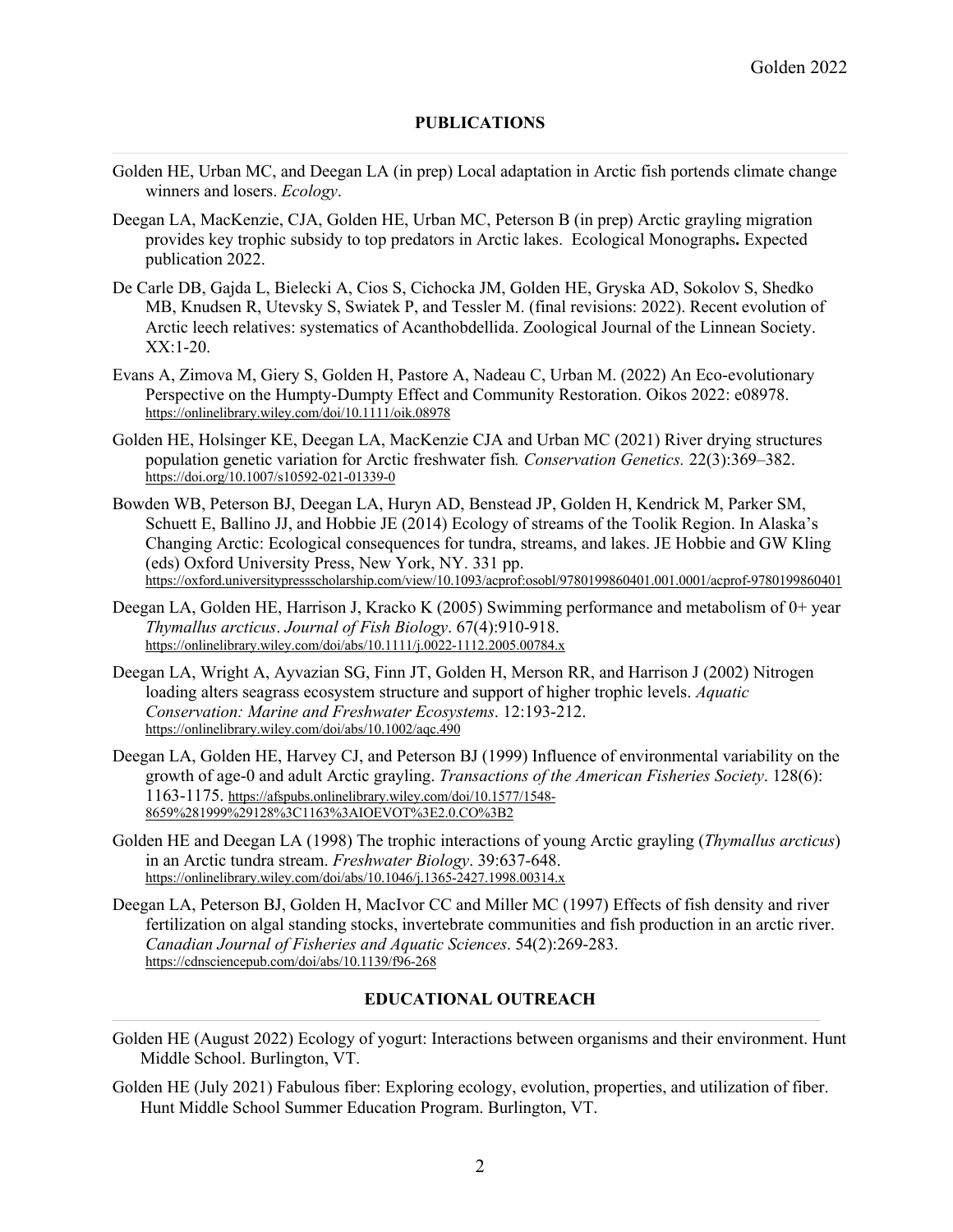- Golden HE and Wildman LAS (May 2021) Human impacts on stream ecology and geomorphic processes in the Pequabuck River – A field experience. Bristol High School. Bristol CT.
- Golden HE (July 2019) Species resiliency to climate change from the Arctic to New England. Woods Hole Science School. Woods Hole, MA.
- Golden HE (June 2019) Ecosystems to Genomes: Climate impacts across space and time. Penikese Island School. Gosnold, MA.
- Golden HE, Deegan LA, MacKenzie CJA, Urban MC (March 2016, 2017, and 2018) FishScape: Tracking fish movement through space and time. University of New Haven. West Haven, CT.
- Golden HE (April 2012, 2014, and 2015) Ecology and Evolutionary Biology: Ecosystems to genomes in the Alaskan Arctic. Conard High School. West Hartford, CT.
- Golden HE (2012) Climate change and Arctic grayling metapopulation dynamics. Ecology and Evolutionary Biology Graduate Student Symposium. Storrs, CT.
- Golden HE (2009) Climate change in the Alaskan Arctic: An overview from the Arctic LTER 2008 Field Season. CT DEEP Climate Change Education Committee. Hartford, CT.

## **SCIENTIFIC PRESENTATIONS**

- Golden HE, Urban MC, Deegan LA, and Mackenzie CJA (June 2019) Local trait adaptation in Arctic grayling: Climate change implications for Arctic freshwater fish. NSF Site Review - Toolik Field Station. North Slope, AK.
- Golden HE (February 2019) Using genetics to inform climate adaptation science. Toolik Field Station All Scientists Meeting. Portland, OR.
- Golden HE (December 2018) Informing management decisions for climate change using genetics. Northeast Climate Adaptation Science Center. Amherst, MA.
- Golden HE (October 2018) Arctic grayling as foundation species in oligotrophic freshwater systems. Long Term Ecological Research – All Scientists Meeting. Pacific Grove, CA.
- Golden HE, MacKenzie CJA, Deegan LA and Urban MC (June 2018) Spawning displacement predicts fine-scale genetic differentiation: Implications for a changing Arctic – Southern New England Chapter of the American Fisheries Society. Narragansett, RI.
- Golden HE (April 2016) Otolith Microchemistry: Tracking fish movement through space and time. Wetzel Foundation. Storrs, CT.
- Golden HE, MacKenzie CJA, Deegan LA and Urban MC (August 2015) Habitat fragmentation alters Arctic grayling movement and vital rates. Long Term Ecological Research Program – All Scientists Meeting. Estes Park, CO. (poster)
- Golden HE (May 2014) Population structure of Arctic grayling on Alaska's North Slope. Marine Biological Laboratory and the University of Chicago Retreat. Woods Hole, MA. (poster)
- Golden HE (March 2014) Assessing population structure of Arctic grayling on Alaska's North Slope. Arctic LTER Annual Meeting. Woods Hole, MA.
- Golden HE, Deegan LA, Peterson BJ, Urban MC and MacKenzie CJA (March 2014) Habitat connectivity and metapopulation structure of Arctic grayling (*Thymallus arcticus*). Arctic LTER Annual Meeting. Woods Hole, MA.
- Golden HE (June 2013) Assessing metapopulation structure of Arctic grayling on Alaska's North Slope. Arctic Long Term Ecological Research (LTER) NSF Site Review. Toolik Field Station, AK.

Golden HE (March 2013) Habitat connectivity and metapopulation structure of Arctic grayling (*Thymallus*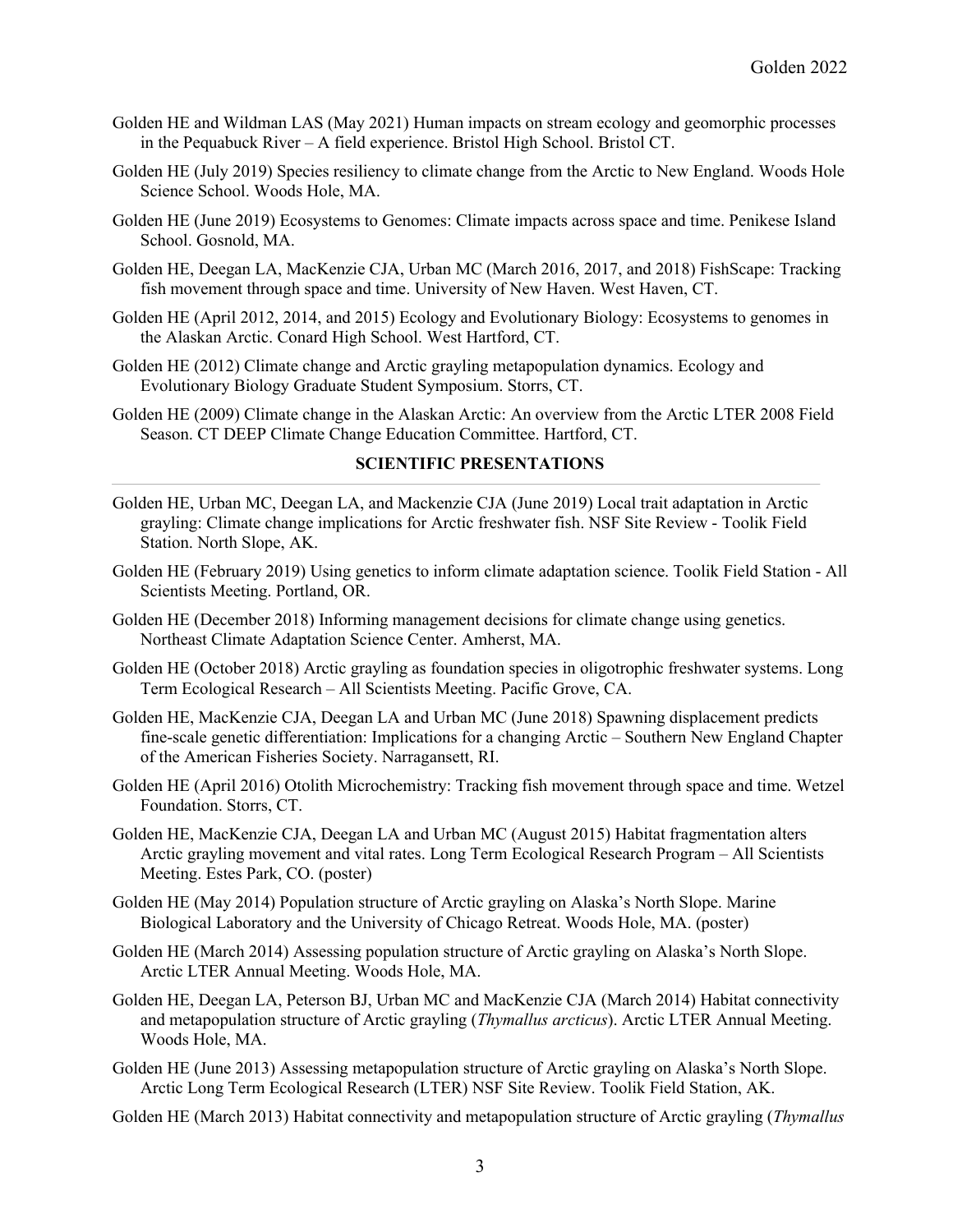*arcticus*) on Alaska's North Slope. Arctic Long Term Ecological Research (LTER) Annual Meeting. Woods Hole, MA.

- Golden HE (2012) Assessing Metapopulation Structure of Arctic Grayling on Alaska's North Slope. American Fisheries Society – Alaska chapter meeting. Kodiak, AK.
- Deegan LA, MacKenzie CJA, Golden HE, and Peterson BJ (2012) FISHSCAPE: Changing seasonality of arctic rivers disrupts key landscape trophic linkage between stream and lake ecosystems. American Fisheries Society – Alaska chapter meeting. Kodiak, AK.
- Golden HE (2012) Using Microsatellite Markers to Identify Metapopulation Structure of Arctic Grayling (*Thymallus arcticus*) on Alaska's North Slope. Arctic Long Term Ecological Research (LTER) Annual Meeting. Woods Hole, MA.
- Golden HE (2011) Habitat Connectivity and Metapopulation Dynamics of Arctic Grayling (*Thymallus arcticus*) on Alaska's North Slope. Arctic Grayling Symposium and Workshop. Grande Prairie, Alberta, Canada.
- Golden HE (2011) Predicting Permaforst Failure in the Upper Kuparuk River Region, Alaska. Arctic Long Term Ecological Research (LTER) Annual Meeting. Woods Hole, MA.
- Golden HE and Deegan, LA (1995) The trophic interactions of young-of-the-year Arctic grayling, *Thymallus arcticus*, in an Arctic tundra stream. Ecological Society of America. Snowbird, UT.
- Golden HE and Deegan, LA (1995) The trophic interactions of young Arctic grayling (*Thymallus arcticus*) in an Arctic tundra stream. American Fisheries Society. Tampa, FL.
- Geyer (Golden) HE, Deegan LA, Finn JT and Ayvazian SG (1991) Algae and invertebrates: The correlation. New England Estuarine Research Society. Nova Scotia, Canada.
- Geyer (Golden) H, Deegan LA, Finn JT and Ayvazian SG (1990) The effects of macroalgae on the abundance of eelgrass (*Zostera marina*) in the Waquoit Bay estuary. General Scientific Meetings, Marine Biological Laboratory, Woods Hole, MA. [Biological Bulletin 179(2):223].

## **PUBLIC OUTREACH**

- Withrow S (May 2019) Falmouth, Bourne Students Tour Coonamessett River Restoration. The Falmouth Enterprise. https://www.capenews.net/falmouth/news/falmouth-bourne-students-tour-coonamessettriver-restoration/article\_21ca4601-4bbe-54d1-9d4e-321a327f77c1.html
- McGlinchey D (May 2019) Scientists track river herring to help population recover. Woods Hole Research Center. http://whrc.org/scientists-track-river-herring-to-help-population-recovery/
- Brookshire B. Science for the People: #388 (Sep 2016) Audio segment on Arctic and Antarctic fish featuring O'Brien K, Golden H and Balcombe J. http://www.scienceforthepeople.ca/episodes/fish
- Eckhardt B (Jan 2016) Climate change: Predicting the Impact. UConn documentary featuring M Urban and H Golden's Arctic research. https://www.youtube.com/watch?v=3jjVeQ0ZIsI
- Golden, HE, *et al.* (2015). The carbon problem/Arctic change and global change panel. ScienceWriters2015 Annual Meeting. Marine Biological Laboratory, Woods Hole, MA
- Golden HE (2015 to present) Heidi Golden Arctic Research: The FishScape team explores the ecology of Arctic aquatic landscapes. https://heidigoldenarcticresearch.wordpress.com/
- Golden HE (2014 to present) Arctic Research and Exploration Blog. http://hegolden.tumblr.com/
- Frontier Scientists (2014) Four articles and five videos featuring Heidi Golden's Arctic grayling research. http://frontierscientists.com/scientists/heidi-golden/
- Golden HE (2013) Arctic Research and Exploration. http://www.heidigoldenarcticresearch.com/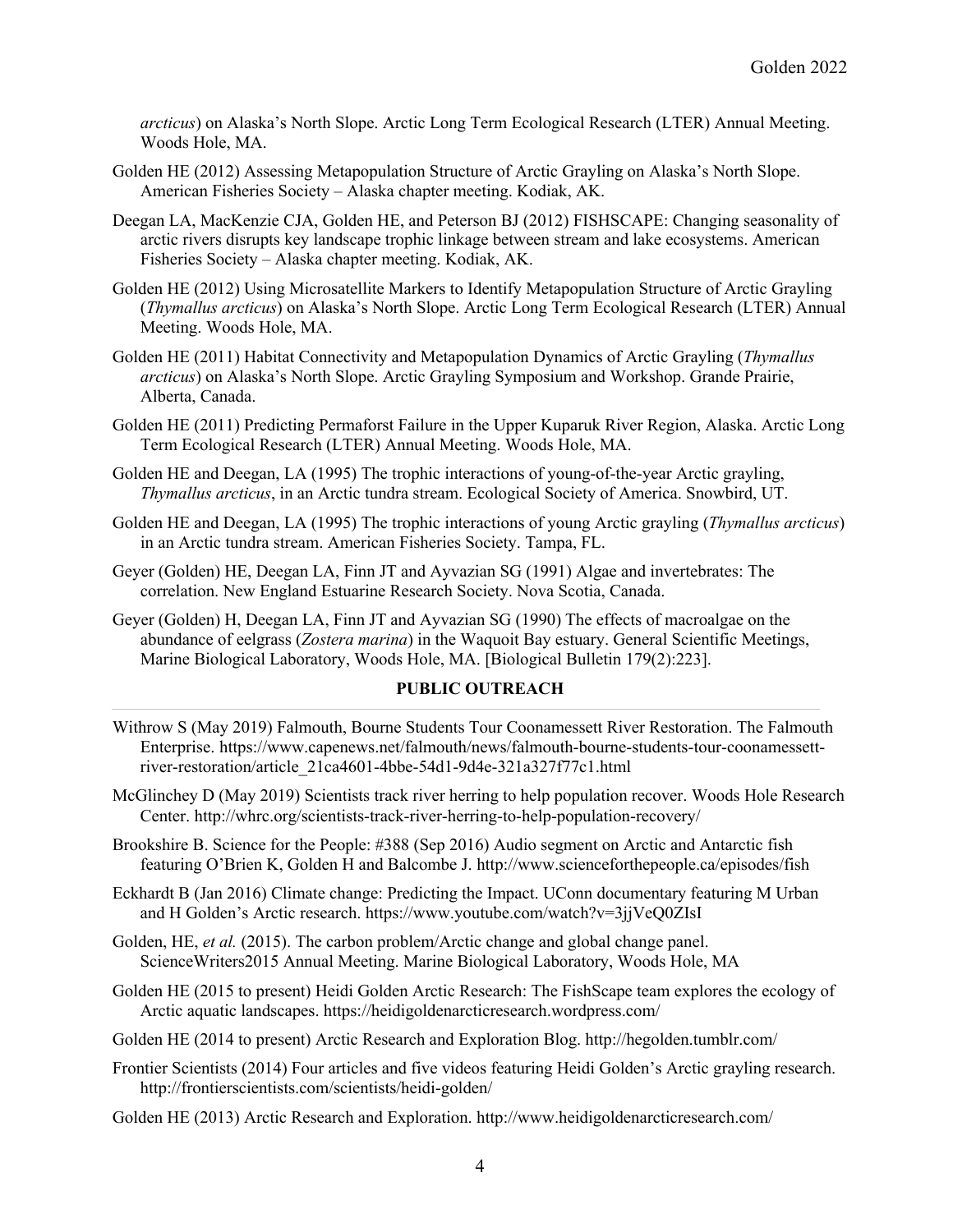Golden HE, Barton O, Dubel M and Karafelis P (2009) Creating sustainable school communities panel. CT Outdoor Environmental Educators Association. New Britain, CT.

Metzner J (2008) Pulse of the Planet radio series: Science Diary. http://www.pulseplanet.com/

#### **AWARDS**

| Fisheries & Oceans Canada, Indigenous Habitat Participation                        | 2021             |
|------------------------------------------------------------------------------------|------------------|
| NSF Office of Polar Programs, Collaborative research (NSF 1417754)                 | 2015             |
| Ralph M. Wetzel Endowment Fund – UConn Ecology and Evolutionary Biology Dept       |                  |
| and CT State Museum of Natural History                                             | 2015, 2013, 2012 |
| Vertebrate Award - UConn Ecology and Evolutionary Biology Dept                     | 2014             |
| US EPA STAR Fellowship Award (FP-91745901-1)                                       | 2012             |
| CT DEEP Governor's Steering Committee, Climate Change Leadership Award             | 2009             |
| West Hartford Board of Education, Outstanding Achievement in Leadership Award      | 2009             |
| U. S. Coast Guard Reserve, Certificate of Appreciation for Outstanding Performance | 1991             |
| U. S. Coast Guard Reserve, Reservist of the Quarter Award for Outstanding Service  | 1991             |

#### **MILITARY SERVICE**

| US Coast Guard Reserve, New Haven, CT and Woods Hole, MA | 1987-1995 |
|----------------------------------------------------------|-----------|
| Petty Officer (Boatswain's Mate) search and rescue team  |           |

### **VOLUNTEER SERVICE**

| Coonamessett River Trust, Falmouth, MA<br><b>Board Member</b>                                                                                                  | 2018-2020 |
|----------------------------------------------------------------------------------------------------------------------------------------------------------------|-----------|
| Woods Hole Research Center, Falmouth, MA<br>Polaris Project                                                                                                    | 2017-2020 |
| West Hartford Public Schools, West Hartford, CT<br>High School Science Research Mentorship Program (2013-2018)<br>AP Biology course guest lecturer (2012-2018) | 2012-2018 |
| Connecticut Department of Energy and Environmental Protection, Hartford, CT<br><b>Climate Change Education Committee</b>                                       | 2007-2010 |
| Connecticut Partnership for Sustainability Education, New Britain, CT                                                                                          | 2008-2011 |
| Sustainable West Hartford, West Hartford, CT                                                                                                                   | 2007-2010 |
| West Hartford Public Schools, West Hartford, CT<br>Energy Conservation Committee Board (2007-2010)<br>Monarch Watch Butterfly Tagging Program (2001-2012)      | 2001-2012 |
| Temple Sinai, Newington, CT<br>Judaic studies teacher for $4th$ and $7th$ grades                                                                               | 2007-2010 |
| Girl Scouts of the USA, West Hartford, CT<br>Troop Leader for girls $K-5th$ grade                                                                              | 2003-2009 |
| Connecticut Department of Energy and Environmental Protection, Hartford, CT<br>Farmington River trout assessment                                               | 1995      |